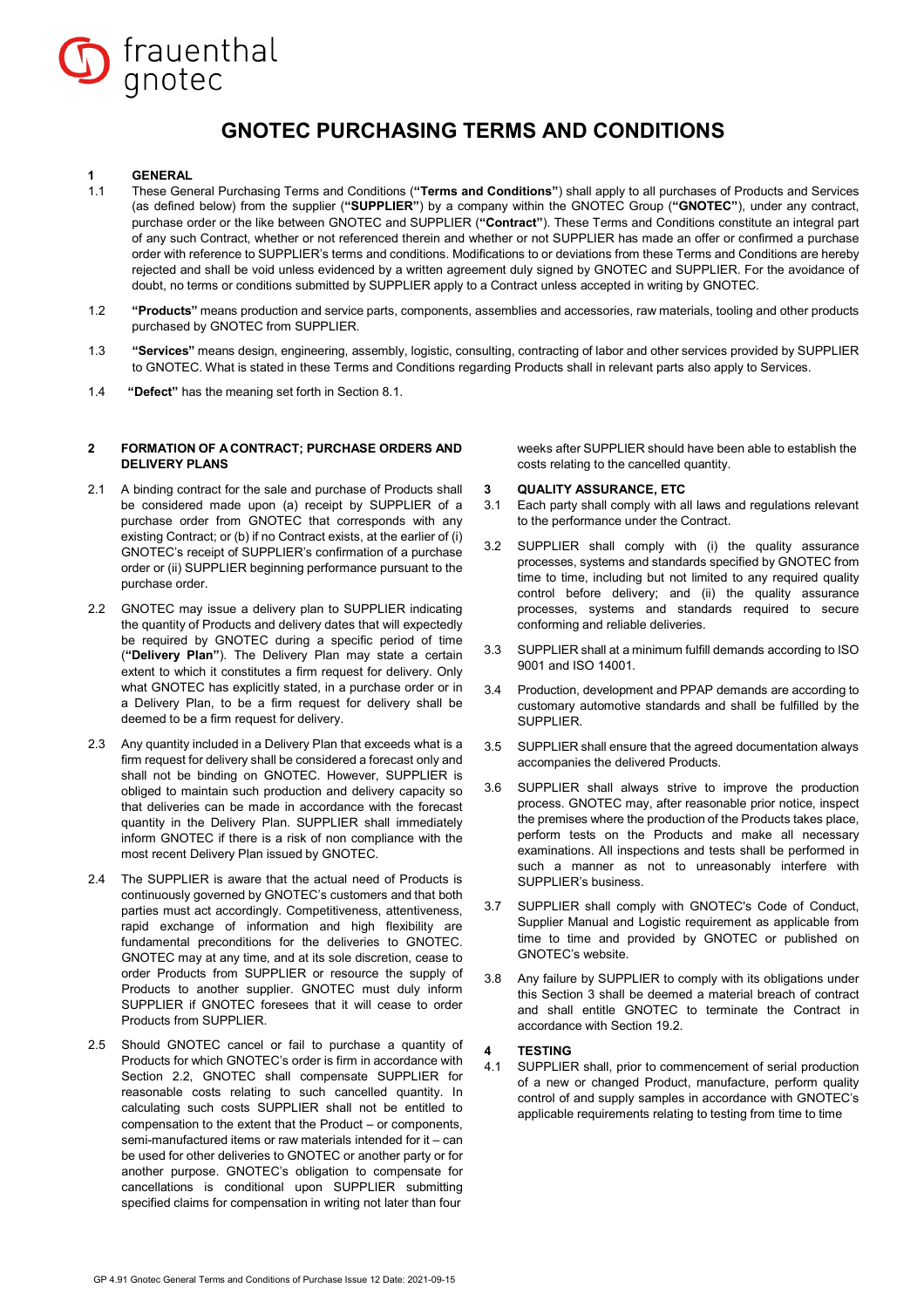- 4.2 Once GNOTEC has approved a sample for a specific Product, SUPPLIER may not alter the function, appearance, characteristics, design, material, production method or make any other changes to the Product without GNOTEC's prior written approval. Delivery may thereafter be made only after renewed supply and approval of a sample.
- 4.3 If a sample for a Product shows that the Product has a Defect, SUPPLIER shall without delay make rectification at its own cost. Following such rectification, delivery may be made only after verification testing of new samples. SUPPLIER shall reimburse GNOTEC's costs for verification testing.
- 4.4 GNOTEC's approval of samples, or performance of inspections described in Section 3.6, shall in no way release SUPPLIER from any obligation related to the Contract orrelieve SUPPLIER from any liability and responsibility for Defects.

## **5 DELIVERY, TITLE AND PASSING OF RISK**

- 5.1 Any agreed trade terms shall be construed in accordance with the INCOTERMS in force at the formation of the Contract. If the Contract does not designate specific trade terms, thedelivery shall be made DDP GNOTEC's factory. Partial shipments shall not be permitted unless otherwise agreed in writing.
- 5.2 All Products shall be prepared, packed, stored and marked suitably for shipment so as to secure safe delivery and protect the quality of the Products. When applicable, this shall be done in accordance with GNOTEC's instructions and the carriers' requirements, and SUPPLIER shall be responsible for ensuring that all shipments contain appropriate labeling and documentation.
- 5.3 Title of the Products shall transfer from SUPPLIER to GNOTEC upon delivery of the Products as stipulated in Section 5.1.
- 5.4 GNOTEC may request that delivery shall be made to a recipient other than GNOTEC, such as to a business assembling the Products or to a warehouse for storage on behalf of or as per the instructions by GNOTEC.

# **6 TIME FOR DELIVERY, DELAY**

- The Products shall be delivered on the delivery date agreed in the Contract, *time being of the essence*.
- 6.2 If SUPPLIER anticipates that it will not be able to deliver the Products at the agreed time for delivery, SUPPLIER shall promptly notify GNOTEC thereof in writing, stating the reason for the delay and when delivery can be expected. If SUPPLIER fails to give such notice, GNOTEC shall be entitled to compensation for any additional costs which it incurs and which it could have avoided had it received such notice. SUPPLIER shall take all action reasonably requested by GNOTEC to prevent late delivery or to mitigate the consequences of late delivery, including emergency actions.
- 6.3 If delay in delivery is caused by any of the circumstances set forth in Section 13.1 or by an act or omission on the part of GNOTEC, the time for delivery shall be extended by a reasonable period of time (taking into account all the circumstances underlying the delay).
- 6.4 If SUPPLIER fails to deliver the Products on time, GNOTEC is entitled to liquidated damages from the date on which delivery should have taken place. For each full week of delay the liquidated damages shall be payable at a rate of two per cent of the agreed price of the delayed Products and such other Products that GNOTEC is unable to use as intended due to the late delivery. The liquidated damages shall not exceed ten per cent of the price being the basis for the calculation.
- 6.5 Further, if SUPPLIER fails to deliver the Products on time, GNOTEC is entitled to (i) completely or partly terminate the purchase of the Products and such other Products that GNOTEC is unable to use as intended due to the late delivery;

and also (ii) undertake substitute purchases from other supplier(s). SUPPLIER shall indemnify GNOTEC against, and hold GNOTEC harmless from, any costs, losses and damages incurred or arising out of or relating to the late delivery to the extent such costs, losses and damages exceed the maximum of liquidated damages which GNOTEC may claim under Section 6.4.

- 6.6 GNOTEC shall not be obliged to accept deliveries of Products at a date which is earlier than the agreed date, or deliveries of quantities in excess of the quantities ordered by GNOTEC, unless GNOTEC has given its prior written approval thereto.
- 6.7 If GNOTEC fails to accept delivery at the agreed delivery date, SUPPLIER shall arrange for reasonable storage of the Products at the risk and expense of GNOTEC. SUPPLIER shall also, if GNOTEC so requests, insure the Product at GNOTEC's expense.

## **7 PRICE AND PAYMENT**

- 7.1 The prices for the Products stated in the Contract shall be firm, and no surcharges, premiums or other additional charges of any type shall be added without GNOTEC's prior written consent.
- 7.2 Unless otherwise agreed payment for the Products shall be made within sixty (60) days following the date of the invoice. SUPPLIER may not invoice GNOTEC until after physical delivery of the Products. Payment shall be made in the currency stated in the Contract. If no currency is stated, GNOTEC shall make payment in SEK or EUR. SUPPLIER's invoice shall be final and binding on SUPPLIER.
- 7.3 In the event SUPPLIER has breached any of its obligations under the Contract or these Terms and Conditions GNOTEC is entitled to withhold payment of such portion of the purchase price corresponding to the breach.
- 7.4 Payment will not constitute acceptance of any Defect in the Products or nonconforming Products, nor shall it limit or affect any of GNOTEC's rights or remedies.
- 7.5 Unless prohibited by law, GNOTEC may set off and recoup against GNOTEC's accounts payable to SUPPLIER any amounts which GNOTEC determines in good faith that SUPPLIER is liable for under any Contract, or other agreements entered into by SUPPLIER and any company of the GNOTEC Group. GNOTEC may do so without notice to SUPPLIER.

## **8 WARRANTY AND LIABILITY FOR DEFECTS**

- SUPPLIER warrants that the Products shall be free from all Defects during the Warranty Period. A Product shall be considered to have a Defect if it:
- (a) in any respect deviates from the drawings, specifications, statements of work, samples and other descriptions, technical specifications and requirements relating to the Products that have been furnished, specified, approved or agreed by GNOTEC;
- (b) does not comply with all applicable laws and regulations of the countries in which the Products – to the best of SUPPLIER's knowledge – are sold by GNOTEC;
- (c) is not free from defects in title, materials, workmanship, manufacture and design (to the extent SUPPLIER is responsible for the design);
- (d) does not conform with the relevant samples approved by GNOTEC or with the adjusted quality required by GNOTEC;
- (e) does not conform with the requirements set forth in Section 5.2; or
- (f) is not suitable or safe for its intended use, including the specified performance in the component, system and subsystem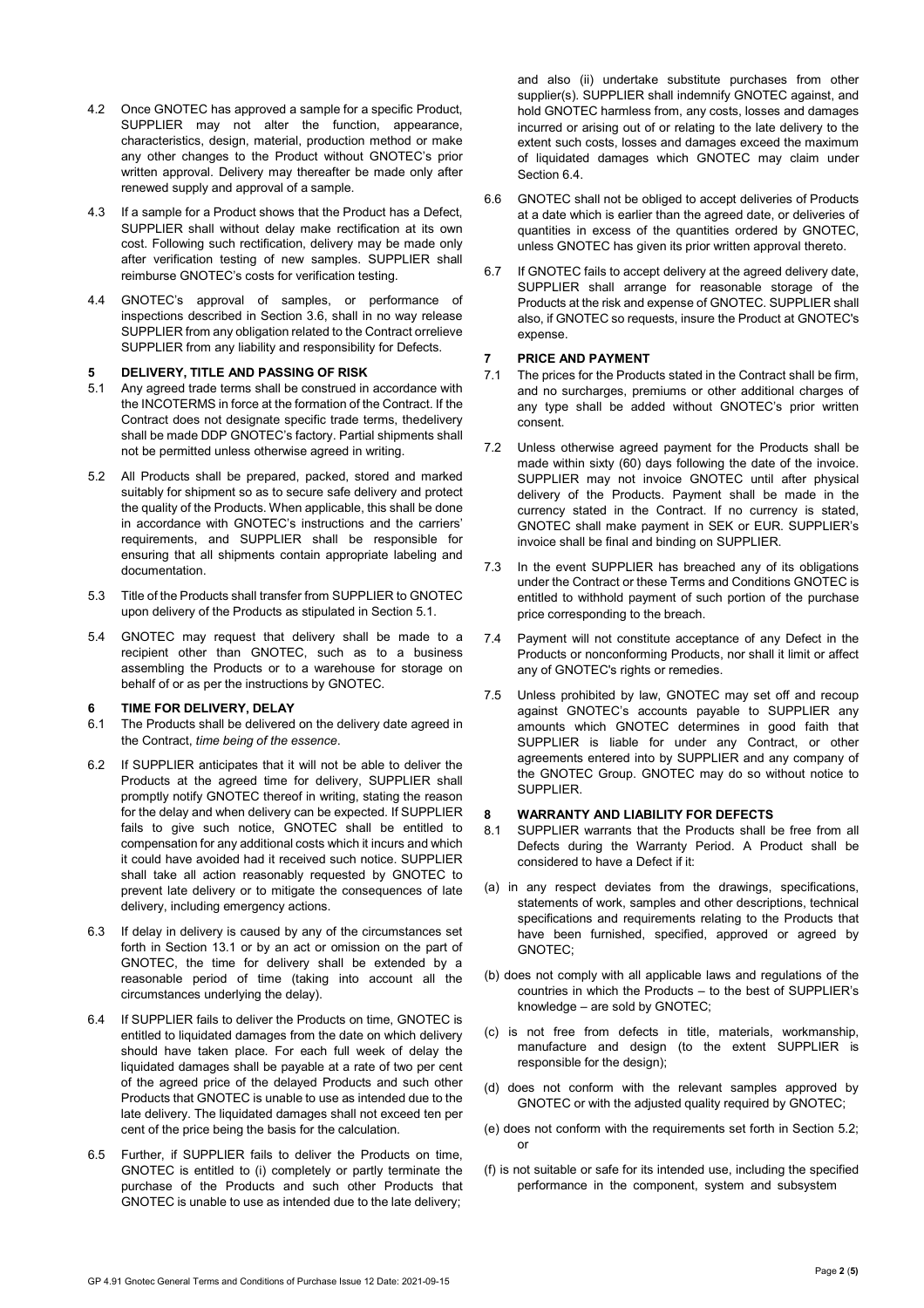location specified by GNOTEC and the environment in which the Products are or reasonably may be expected to perform.

SUPPLIER shall ensure it has obtained all information on the intended use of, and application of and other conditions affecting the Products.

- 8.2 The term of SUPPLIER's warranty shall be for a period of two (2) years from the date the Products are delivered to the enduser ("**Warranty Period**"). If Defects are discovered in the Product within the Warranty Period, SUPPLIER shall be liable for Defects of equivalent nature that are discovered in other Products after expiry of their applicable Warranty Period.
- 8.3 SUPPLIER's warranty does not cover Defects caused by normal wear and tear, inadequate maintenance or faulty repair after delivery, failure to observe the operating instructions or materials provided, or a design stipulated or specified by GNOTEC.
- 8.4 SUPPLIER will deliver only Products that are free from Defects. GNOTEC is not required to inspect the Products prior to their use. SUPPLIER waives any right to require GNOTEC to conduct an inspection. GNOTEC will notify SUPPLIER in writing of any Defect as soon as reasonably practicable after GNOTEC has discovered it. The notice shall contain a description of the Defect.
- 8.5 SUPPLIER shall remedy any Defect within the time period and at the location reasonably requested by GNOTEC, through repair or replacement of the Product or any parts of the Product, including sorting and emergency actions. Unless instructed otherwise by GNOTEC, SUPPLIER shall at its own expense arrange for any dismantling and reassembly of equipment (including the Product), to the extent necessary to remedy the Defect.
- 8.6 GNOTEC is permitted to remedy a Defect itself if (a) SUPPLIER has not remedied the Defect in accordance with Section 8.5; (b) GNOTEC has already incorporated the Product in its own goods (including in any pre-assembly processing); (c) the remedial work cannot be performed without disruption to or delay in GNOTEC's or GNOTEC's customers' operations; or (d) the remedial work would cause GNOTEC to incur additional costs. GNOTEC may remedy a Defect by (i) retaining the Products and repairing them itself or through a third party; (ii) completely or partly terminating the purchase of the Products and such other Products that GNOTEC is unable to use as intended due to the Defect; and also (iii) undertaking substitute purchases from other supplier(s). SUPPLIER will be responsible for all costs and expenses relating to the remedial actions undertaken by GNOTEC and/or SUPPLIER.
- 8.7 In addition to what is set forth in Sections 8.5 and 8.6, SUPPLIER shall indemnify GNOTEC against, and hold GNOTEC harmless from, any costs, losses and damages incurred or arising out of or relating to a Defect, even if the Defect has been remedied. These costs, losses and damages include, but are not limited to, costs (including reasonable attorney's fees) for labor, replacement, assembly and disassembly, scrapping, transportation, off-lining of Products and interruptions or delays in production.
- 8.8 When a Defect in a part of the Product has been remedied, SUPPLIER shall be liable for Defects in the repaired or replaced part for a period of two (2) years after the repair or replacement was completed. For the remaining parts of the Product, the Warranty Period shall be extended only by a period equal to the period during which the Product was out of operation as a result of the Defect.
- 8.9 Unless otherwise agreed, necessary shipping, storage and handling of the Product and/or parts thereof in connection with the repair or replacement of Products or Defects shall be at the sole risk and expense of SUPPLIER. Without limiting the generality of the foregoing, GNOTEC may charge SUPPLIER

all reasonable expenses of unpacking, examining, repacking and reshipping rejected Products.

# **9 WARRANTY ON SERVICES**

- SUPPLIER warrants that the Services will be executed using the highest professional standard. SUPPLIER shall execute due care, sound judgment and good engineering in carrying out its Services. A Service shall be considered defective if it deviates from the requirements set forth in this Section 9.1 or from the requirements set forth in Section 8.1 (a) and (b).
- 9.2 In case of defective Services, the provisions of Sections 8.4 through 8.7 shall apply.

## **10 PRODUCT LIABILITY AND INSURANCE**

- SUPPLIER shall indemnify, defend and hold harmless GNOTEC from and against any and all loss, liability, cost and expense (including reasonable attorney's fees) arising out of personal injury or loss of or damage to property (other than Products) having been caused by or resulting from a Defect in a Product.
- 10.2 If a product liability claim as described in Section 10.1 arises, GNOTEC shall notify SUPPLIER and SUPPLIER shallpromptly provide GNOTEC with written confirmation of itsundertaking to defend such claim. SUPPLIER and GNOTEC shall be mutually obliged to let themselves be summoned to the court or arbitral tribunal examining claims for damages filedagainst one of them on the basis of such personal injury or property damage.
- 10.3 If there is a risk of a Product causing personal injury or property damage due to a Defect, such that GNOTEC reasonably decides to recall that Product or take any other preventive measure, SUPPLIER shall compensate GNOTEC for all losses and costs incurred by GNOTEC in conjunction with such recall or measure.
- 10.4 SUPPLIER shall obtain and maintain an adequate general liability insurance (including product liability insurance) and adequate recall insurance, with an insurance provider and with coverage reasonably acceptable to GNOTEC, and shall at GNOTEC's request supply GNOTEC with a copy of relevant insurance policies.
- **11 TOOLING**
- 11.1 SUPPLIER shall comply with the below-stated requirements with regard to tools, jigs, fixtures, moulds and other equipment supplied or paid by GNOTEC or specially manufactured or adapted for manufacture or quality control of Products (**"Tooling"**):
- (a) SUPPLIER shall properly maintain the Tooling, so as to ensure manufacture of Products free of Defects.
- (b) GNOTEC shall be entitled to acquire for a reasonable charge and thereafter to freely utilize, such Tooling as is owned by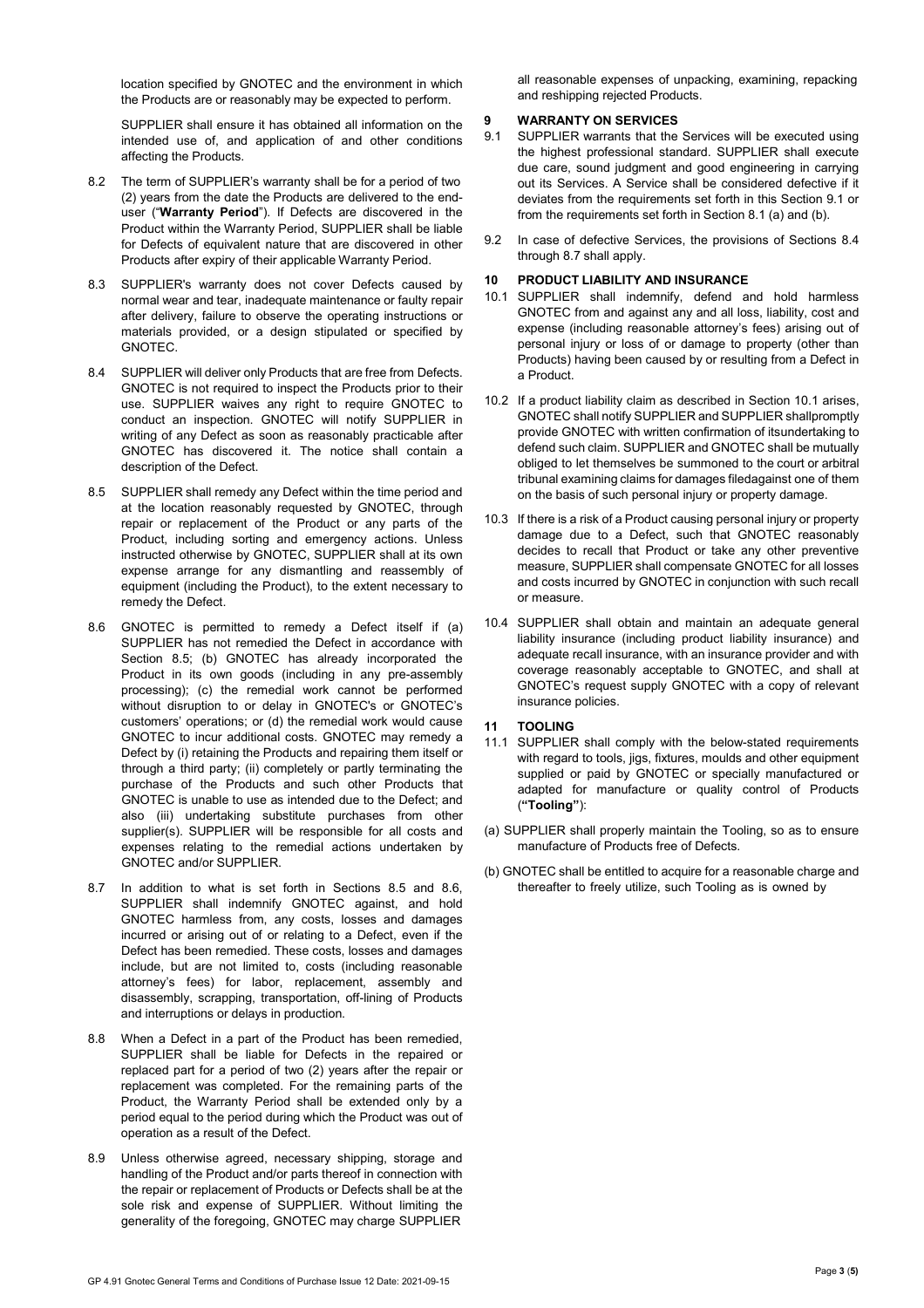SUPPLIER, when deliveries of the relevant Product to GNOTEC for serial production shall cease.

- (c) SUPPLIER shall ensure that the Tooling is stored in a safe and adequate manner and that it is insured for an amount equivalent to its replacement cost.
- 11.2 In addition, the following shall apply to Tooling owned by GNOTEC:
- (a) SUPPLIER shall promptly provide GNOTEC with an acknowledgement of receipt when the Tooling has been received.
- (b) SUPPLIER shall mark such Tooling in such a way that GNOTEC's ownership is clearly shown, and shall refrain from commingling the Tooling with property owned by SUPPLIER or a third party.
- (c) SUPPLIER may not without GNOTEC's written consent use Tooling for production for its own account or that of any third party.
- (d) SUPPLIER must obtain GNOTEC's prior written consent before moving the Tooling to another location of SUPPLIER or a third party, except in an emergency situation.
- (e) SUPPLIER shall, when production of the relevant Products has ceased or otherwise at GNOTEC's request, return the Tooling to GNOTEC.

For avoidance of doubt, the ownership of the Tooling remains with GNOTEC even if the accumulated cost of maintenance of the Tooling paid by SUPPLIER should exceed the initial value of the Tooling.

## **12 CONFIDENTIAL INFORMATION; NON-SOLICITATION**

- 12.1 Neither party may disclose confidential information obtained by the other party before or during the term of the Contract, or use it for any purposes other than the performance of the Contract. The existence and terms of the Contract are confidential. This restriction shall not apply to (i) information which is or comes into the public domain (without having been disclosed by the receiving party), (ii) information which was known to the receiving party prior to the disclosure; and (iii) information required to be disclosed by applicable law or governmental regulation or by any competent judicial or administrative body or governmental authority, provided that the receiving party has promptly informed the disclosing party of the proposed disclosure, so as to give the disclosing party a reasonable opportunity to obtain a protective order or similar form of relief.
- 12.2 Upon termination of the Contract, or at any other time the disclosing party requests, the receiving party shall return or, if the disclosing party so requests, destroy all confidential information of the disclosing party without retaining any copies.
- 12.3 All drawings and technical documents relating to the Product or its manufacture submitted by one party to the other, prior or subsequent to the formation of the Contract, shall constitute confidential information. Such documents may not, without the consent of the disclosing party, be used, copied, reproduced, transmitted or communicated to a third party.
- 12.4 The confidentiality obligations of the receiving party under this Section 12 shall survive the termination or expiration of any Contract, and shall apply for a period of five (5) years thereafter.
- 12.5 SUPPLIER shall not, directly or indirectly, at any time during the term of the Contract, in relation to goods or services which may in any way be the same as or similar to or competing with goods or services provided by GNOTEC, canvass, solicit or entice (or seek to do so) the custom of or deal with or supply goods or services to any person who is or during the term of the Contract has been a customer of GNOTEC.

## **13 FORCE MAJEURE**

13.1 Either party shall be entitled to suspend performance of its obligations under the Contract to the extent that such performance is impeded or made unreasonably onerous by

any circumstance beyond the control of the parties and that could not be foreseen at the formation of the Contract, such as fire, war, extensive military mobilization, insurrection, requisition, seizure, embargo and defects or delays in deliveries by sub-contractors caused by any such circumstance referred to in this Section 13.1 ("**Force Majeure**").

- 13.2 A party may invoke a Force Majeure event under Section 13.1 only if it has notified the other party in writing without delay of the occurrence and potential effects of the event. A party shall also without delay inform the other party of the cessation of such event.
- 13.3 Either party shall be entitled to terminate the Contract by notice in writing to the other party if performance of the Contract is suspended under Section 13.1 for more than ninety (90) consecutive days.

### **14 PURCHASES FROM SUPPLIERS DIRECTED BY GNOTEC**

- 14.1 GNOTEC may have engaged SUPPLIER to assemble components to deliver a functional module or end product to GNOTEC. GNOTEC may in this connection have directed SUPPLIER to purchase components from certain specific suppliers. Such components purchased may only be utilized by SUPPLIER for deliveries of Products to GNOTEC.
- 14.2 Claims concerning components referred to in Section 14.1 shall be directed to such supplier and not to GNOTEC. The fact that GNOTEC has directed SUPPLIER to such supplier does not imply that GNOTEC takes any responsibility for such supplier's fulfillment of its obligations.

### **15 SPARE PARTS**

15.1 SUPPLIER shall, pursuant to the conditions of the Contract, and at commercially reasonable prices, supply Products to such extent that GNOTEC can offer its customers spare parts for fifteen (15) years after GNOTEC's purchases of the Product for serial production from SUPPLIER have ceased.

### **16 MODIFICATIONS**

16.1 GNOTEC reserves the right to modify the specifications of a Product. Any change in price or other conditions resulting from a modification shall be agreed upon in writing prior to any change of production equipment and prior to the commencement of delivery by SUPPLIER of any modified Product.

## **17 SUB-CONTRACTORS**

- 17.1 SUPPLIER may not appoint sub-contractors for the manufacture of Products, unless SUPPLIER has first obtained GNOTEC's express approval in writing.
- 17.2 If Supplier has subcontracted certain obligations under a Contract to a certain sub-contractor, SUPPLIER shall still remain primarily responsible to GNOTEC for the performance of such sub-contractor's obligations and SUPPLIER shall be responsible for the acts or defaults of the sub-contractor, as if they were the acts or defaults of SUPPLIER. SUPPLIER shall ensure that the provisions of Sections 3, 4 and 12 become a part of its agreements with the sub-contractors for all goods or services that are used in the Products.

### **18 INTELLECTUAL PROPERTY RIGHTS**

- 18.1 If GNOTEC's purchase of a Product initiates development or design work, any intellectual property rights arising from such work shall become the sole property of GNOTEC.
- 18.2 Any and all intellectual property rights being or becoming the sole property of GNOTEC and used or embodied in or used in connection with the Products, may be used by SUPPLIER solely for the purpose of fulfilling its obligations according to any Contract with GNOTEC.
- 18.3 Unless otherwise agreed, SUPPLIER shall not use any corporate name or trademarks belonging to GNOTEC or its affiliates. SUPPLIER may not place its own trademark or trade